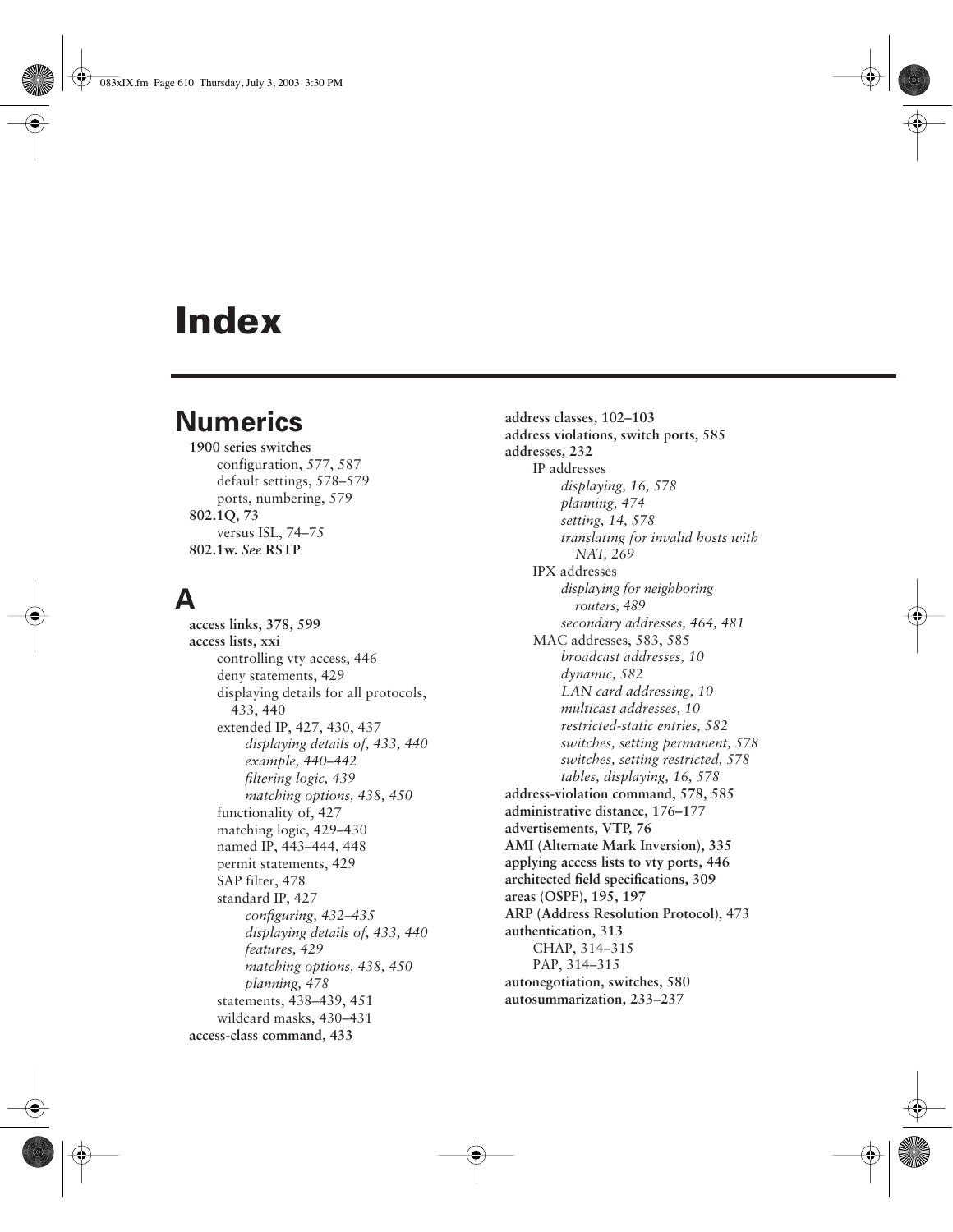### **B**

**B8ZS (Binary 8 with Zero Substitution), 335 backup ports, 51 balanced hybrid routing protocols, 178, 575** EIGRP, 198–199 *configuring, 209–211 features, 201 loop avoidance, 199–200* **bandwidth command, 395 BECN (backward explicit congestion notification), 599 behavior of distance vector routing protocols, 150 binary values, converting to decimal and hexadecimal values, 107–109, 555, 559 blocking state (Spanning Tree), 45, 63 Boolean AND operation, 109–111** identifying subnet number in subnet masks, 116–117 **BPDUs (bridge protocol data units), 36, 39, 47 BRI (Basic Rate Interface), 327** DDR, 336–338 **bridge IDs, 40 bridge priority, manipulating, 58–60 bridge tables, 11 broadcast addresses** deriving without using binary, 121–127 MAC addresses, 10 **broadcast command, 344 broadcast domains, 71** VLANs *configuring, 587–595 ISL trunking, 289–290, 295 VTP, 76–77* **broadcasts, Frame Relay handling, 392–393 burst rate, 599**

### **C**

**calculating number of hosts per subnet, 112–115 Can't Fragment code (Destination Unreachable ICMP message), 279 CBPDUs (Configuration Bridge Protocol Data Units), 39 certification, reseller requirements, x Challenge Handshake Authentication Protocol (CHAP), 314–317, 535 channel-group command, 61 channels, ISDN, 327 CHAP (Challenge Handshake Authentication Protocol), 314–317, 535 CIDR (classless interdomain routing), 257–259 CIR (committed information rate), 600 circuit-switched WANs, 305 Cisco 2950 switches** basic operation, 16–20 configuring, 14–16, 20–25 *port security, 25–27 single switch trunk configuration, 81–88* STP *configuring, 56–57 show commands, 57–58* **classes of networks, 102–103 classful routing protocols, 233** autosummarization, configuring, 234–237 **classless interdomain routing (CIDR), 257–259 classless routing protocols, 233, 242–244 clock rate command, 307 clock sources, 308 collision domains, 71**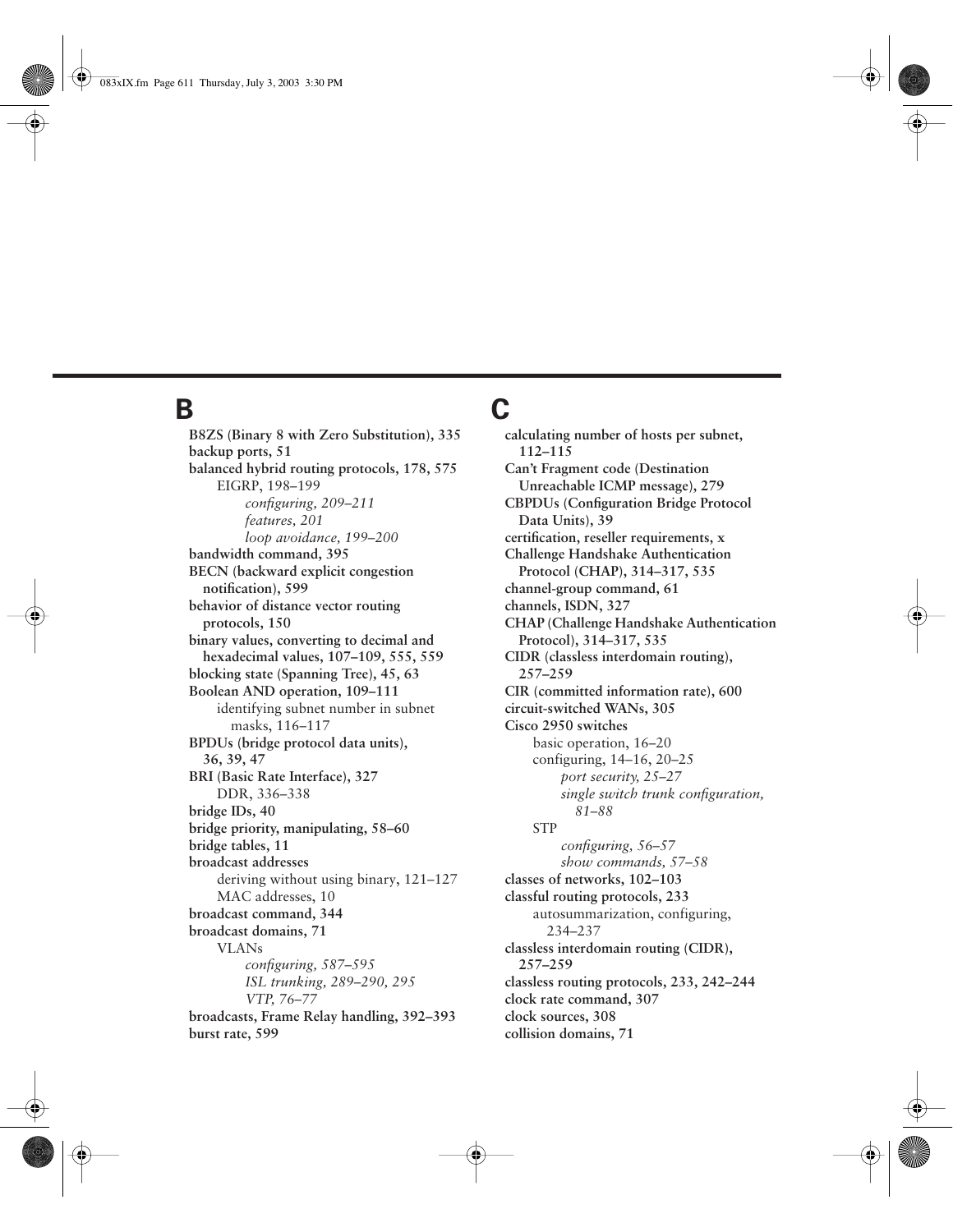**commands, 395–396** access-class, 433 address-violation, 578, 585 bandwidth, 395 broadcast, 344 channel-group, 61 clock rate, 307 compress, 310 configure terminal, 580 controller t1, 337 copy nvram tftp, 586–587 copy running-config startup-config, 587 copy startup-config tftp, 586–587 debug, output, 168–170 debug dialer, 338 debug dialer events, 350 debug dialer packets, 351 debug ip igrp event, 172–173 debug ip igrp transaction, 171–173, 473 debug ip igrp transactions, 466 debug ip rip, 161, 168, 202, 210 debug isdn q921, 338 debug isdn q931, 338, 350 delete nvram, 587 delete vtp, 80, 588 dialer fast-idle, 337, 345 dialer idle-timeout, 345 dialer load-threshold, 361 dialer string, 343 dialer-group, 337, 342 dialer-list, 337 encapsulation, 290, 310 encapsulation frame-relay, 398 encapsulation hdlc, 311 erase startup-config, 587 frame-relay interface-dlci, 396 frame-relay lmi-type, 395 framing sf, 338 interface serial, 396 ip access-group, 432, 440 ip address, 14, 578 ip classless, 239–242 ip default-gateway, 14, 578 ip default-network, 240 ip mtu, 289 ip route, 240 isdn answer1, 337 isdn caller, 337 isdn spid1, 336–337

isdn spid2, 337 isdn switch-type, 337 keepalive, 396 linecode ami, 338 mac-address-table permanent, 578, 583 mac-address-table restricted, 583 mac-address-table restricted static, 578 mtu, 289 network, 161–163 ping, 146–149, 278–280, 471 port secure, 584–585 ppp multilink, 361 pri-group timeslots, 338 router igrp, 161, 202, 209, 269 router rip, 161, 202, 209, 269 show access-lists, 433 show cdp neighbor detail, 481 show controllers bri, 338 show dialer interface bri, 338, 349 show frame-relay lmi, 472, 485 show frame-relay map, 469, 471, 487 show frame-relay pvc, 469, 490 show interface, 467 show interfaces, 578, 581 show interfaces bri, 338, 348 show ip, 16, 578, 581 show ip arp, 471 show ip interface, 433 show ip interface brief, 466, 473, 481 show ip protocol, 161, 172–173, 202, 210, 469, 473 show ip route, 146–148, 166, 171–173, 471 show isdn, 338 show isdn active, 349 show isdn status, 350 show mac-address-table, 578, 583–584 show running-config, 470, 579 show spantree, 595 show trunk, 594–595 show version, 16, 578, 587 show vlan, 590 show vlan-membership, 588, 595 show vtp, 588, 594 STP-related show commands, 57–58 trace, 281, 471 traffic-share, 161, 209 variance, 161, 176, 209 vlan-membership, 589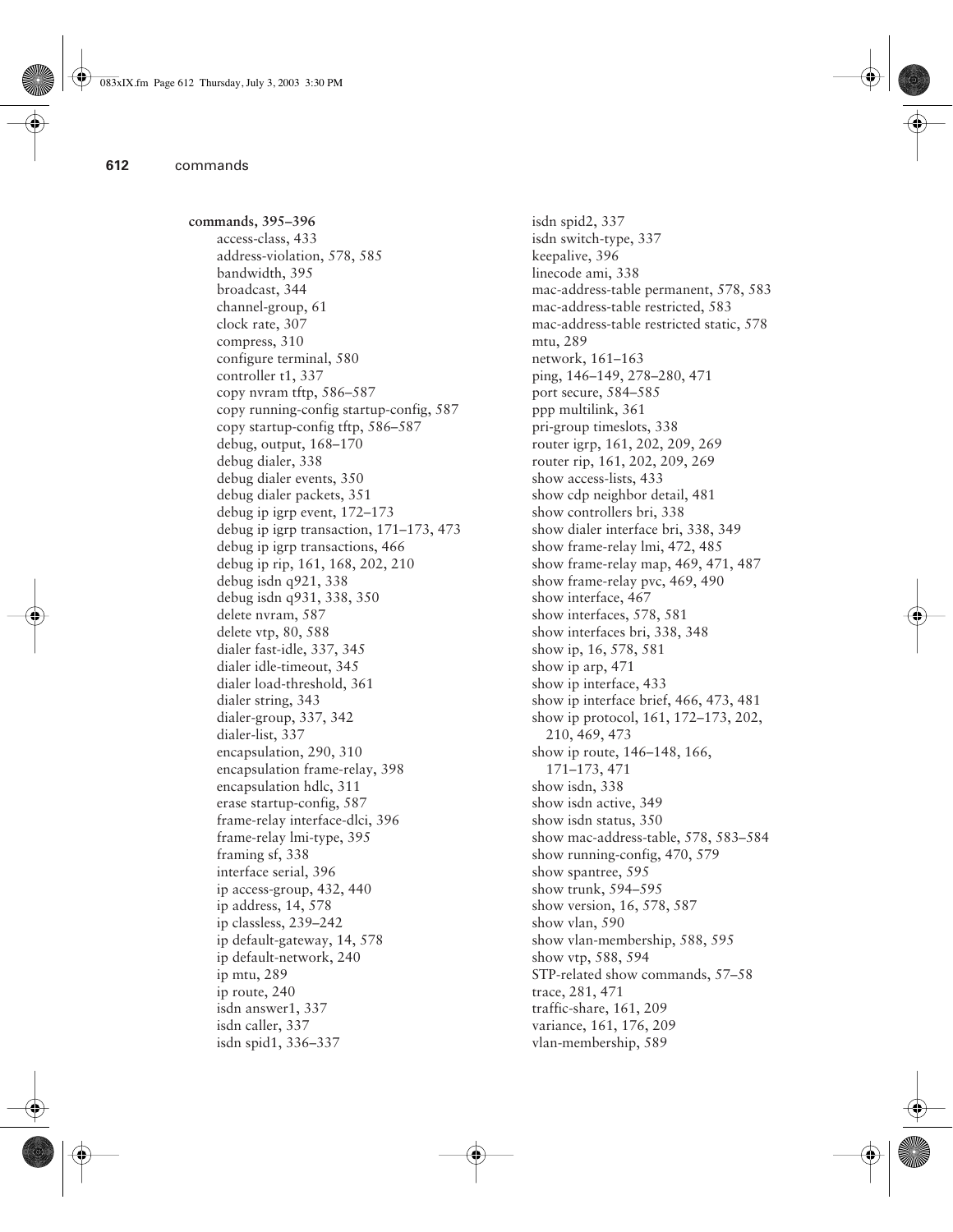vtp, 588–589, 594 vtp trunk pruning-disable, 588 write erase, 587 **comparing** link-state and distance vector protocols, 160, 197–198 WAN protocols, 305, 308 **components of point-to-point leased lines, 306–307 compress command, 310 configuration files** routers, 587 switches *copying from TFTP servers, 578 copying to TFTP servers, 586 displaying version information, 16, 578 erasing at reload time, 587 managing, 586–587 saving to TFTP servers, 578 updating at reload time, 587* **configuration revision number, VTP advertisements, 77 configure terminal command, 580 configuring** CHAP, 315–317, 535 Cisco 2950 switches, 20–27 DDR, dialer profiles, 344, 354, 356–359 default routes with ip default-network command, 240–242 default routing, 239–242 EIGRP, 209–211 extended IP access lists, 437 *example, 440–442* Frame Relay, 395–396 *fully-meshed, 397–404 hybrid, 410–412 partial-meshed, 404–409 point-to-point subinterfaces, 481 without subinterfaces, 464* HDLC, 310–311 IGRP, 161–164, 204, 210 *metrics, 166* IP addresses, 147–148 IPX networks, 479–481 ISDN *authentication, 315 DDR, 336–338 PRI, 352–354*

legacy DDR, 339, 345 *sample configurations, 345, 348 signaling, 342–344 triggering the dial, 340–342* MAC address table entries, 582, 585 named IP access lists, 443–444, 448 NAT, 269 *dynamic NAT, 272–275 static NAT, 270–271* OSFP, 201–202 *multiple area configuration, 204–209 single-area configuration, 202–204* PAT, 275–277 RIP, 161–163, 204, 210 *debug command output, 168–170* route summarization, 224–232 secondary IP add, 285 standard IP access lists, 432–435 static default routing, 239–240 STP, 56–57 *bridge priority, 58–60 EtherChannel, 60–61 port cost, 58–60* switches, 577, 587 *as VTP clients/servers, 593* Cisco 2950 switches, 14–16 *default settings for 1900 series, 578–579 IP support, 580–582* trunks, 80, 588, 594 VLANs, 587 *multiple switch configuration, 591–595 single switch configuration, 588–590 trunking, 79–88* VLSM, 228–229 VTP, 594 **contiguous networks, 236 controller t1 command, 337 convergence, 179, 575** of RSTP, 52–55 STP, 43–45, 62 **converting decimal-to-hexadecimal-to-binary values, 555, 559 copy nvram tftp command, 586–587 copy running-config startup-config command, 587**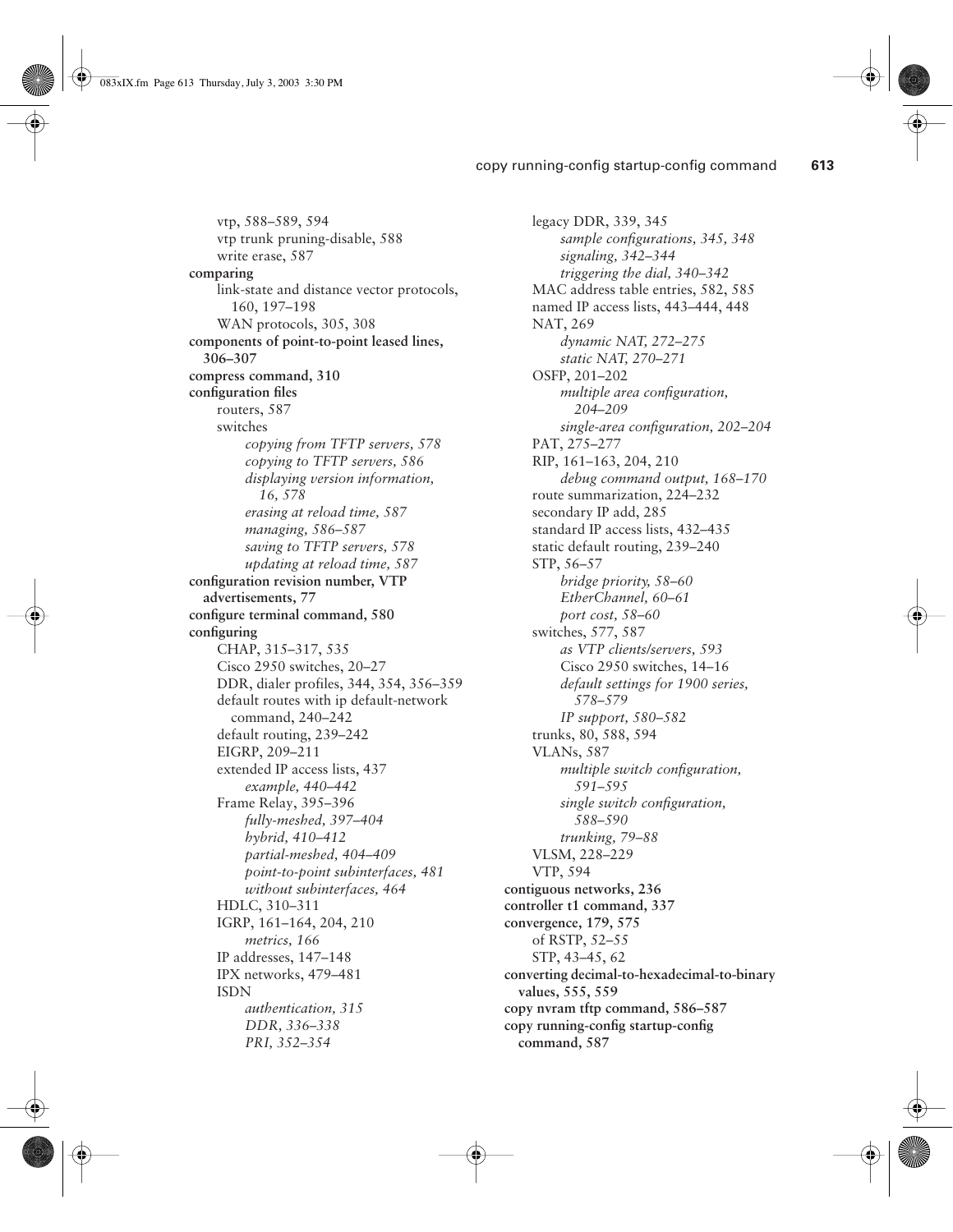**copy startup-config tftp command, 586–587 copying switch configuration files from TFTP servers, 578 count to infinity, 154, 167, 179** hold-down timers, 158 **creating subnet list charts, 130–136 criteria** for standard access lists, 434–436 for STP forwarding state activation, 38–39, 62

## **D**

**data connection process, FTP, 287 data link layer, ISDN specifications, 329, 363 data-link protocols** comparing, 308 configuring, 310–311 error-recovery, 309 for point-to-point leased lines, 307–308 PPP *error detection, 312 looped link detection, 312 LCP, 311 LQM, 313 magic numbers, 313* Protocol Type field, 309 **DCE (data communications equipment), 376 DDR (Dial On-Demand Routing)** configuring over ISDN BRI, 336–338 dialer profiles, configuring, 338–339, 354–359 dialer watch, 338 dialing, 344 legacy configuration, 339 *connection termination, 345 sample configurations, 345, 348 signaling, 342–344 triggering the dial, 340–342* **DE (discard eligibility), 601 dead interval, 194 debug command, output, 168, 170 debug dialer command, 338 debug dialer events command, 350 debug dialer packets command, 351 debug ip igrp event command, 172–173 debug ip igrp transaction command, 171–173, 473**

**debug ip igrp transactions command, 466 debug ip rip command, 161, 168, 202, 210 debug isdn q921 command, 338 debug isdn q931 command, 338, 350 decimal values, converting to hexadecimal and binary values, 555–559 default port costs, STP, 42, 62 default routes, configuring, 240–242 delete nvram command, 587 delete vtp command, 80, 588 deny statements (access lists), 429 deploying** Frame Relay networks *configuring, 464–466 planning phase, 462–463 verify, 466–473* IPX networks *configuring, 479–481 planning phase, 474–478 verifying configuration, 481–490* **deriving subnet numbers without binary conversion, 121–127 designated ports, 39–41 Destination Unreachable messages, 277–280, 295 devices, TE2, 332 dialer fast-idle command, 337, 345 dialer groups (ISDN), enabling, 337 dialer idle-timeout command, 345 dialer load-threshold command, 361 dialer profiles, configuring, 338–339, 354–359 dialer string command, 343 dialer watch, 338 dialer-group command, 337, 342 dialer-list command, 337 Dijkstra SPF algorithm, 178, 575 directed broadcast address, identifying, 118–119 directly connected routes, routing table updates, 151 directly connected subnets, 150 discontiguous networks, 236 distance vector routing protocols, 153, 567** administrative distance, 176–177 autosummarization, 236 comparing, 160 equal-cost routes, 173–176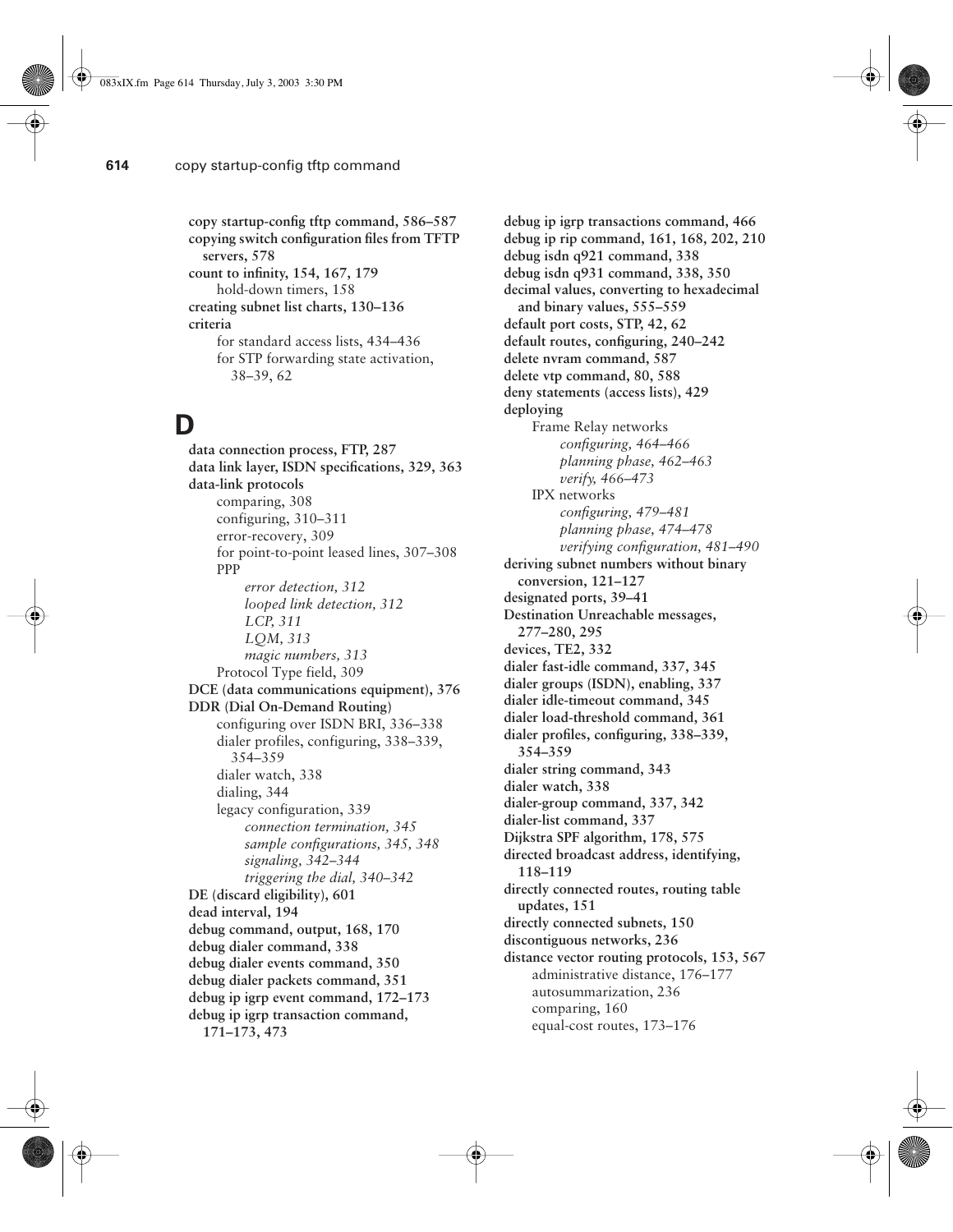IGRP *configuring, 161–164, 204, 210 metrics, 166* loop avoidance, 153, 179 *count to infinity, 154, 179 hold-down timers, 158–159 poison reverse, 157 route poisoning, 154 split horizon, 155–157 triggered updates, 160* RIP *configuring, 161–163, 204, 210 debug command output, 168, 170 hop count, 152–153 migration to IGRP, 170–173* route aggregation, 236 routing behavior, 150 routing tables, 151, 198, 213 **DLCI (data-link connection identifier), 378, 383–387, 602** global addressing, 385–387 local addressing, 384 **DTE (data terminal equipment), 376 DUAL (Diffusing Update Algorithm), 179, 575 dynamic MAC addresses, 582 dynamic NAT, 264–265** configuring, 272–275

### **E**

**Echo ICMP message, 277–278, 295 Echo Request/Reply messages, 278 edges, 50 EIGRP (Enhanced IGRP), 198–199** configuring, 209–211 features of, 201 loop avoidance, 199–200 **electing root bridge (STP), 40–41 encapsulation, IPX, 464 encapsulation command, 290, 310 encapsulation frame-relay command, 395–396, 398 encapsulation hdlc command, 311 equal-cost routes, 173, 175–176 erase startup-config command, 587**

**error detection, 312 error recovery, WAN protocols, 309 E-series ISDN protocols, 328 ESF (Extended Super Frame), 336 EtherChannel, 47** configuring, 60–61 **Ethernet edges, 50 extended IP access lists, 427, 430, 437** example, 440–442 filtering logic, 439 matching options, 438, 450 **exterior routing protocols, 178, 575**

#### **F**

**FCS (frame check sequence), 309 features of EIGRP, 201 FECN (forward explicit congestion notification), 603 filtering packets** extended IP access lists, 437 *example, 440–442* named IP access lists, 443–444, 448 standard access lists, 427 *configuring, 433–435 features, 429 matching logic, 429–430 wildcard masks, 430–431* **filtering process of switches, 11 flash updates, 160 Forward Delay Timer, STP, 43 forwarding, 36, 47** unknown unicast frames on switches, 13 **forwarding process of switches, 11 forwarding state (STP), 38–39, 45, 62–63** lowest-cost hello, calculating, 41 **fragmentation, 288 Frame Relay, xxii, 376** broadcast handling, 392–393 configuring, 395–396 *fully-meshed, 397–404 hybrid, 410–412 partial-meshed, 404–409 point-to-point subinterfaces, 481 without subinterfaces, 464* DLCI, 383–387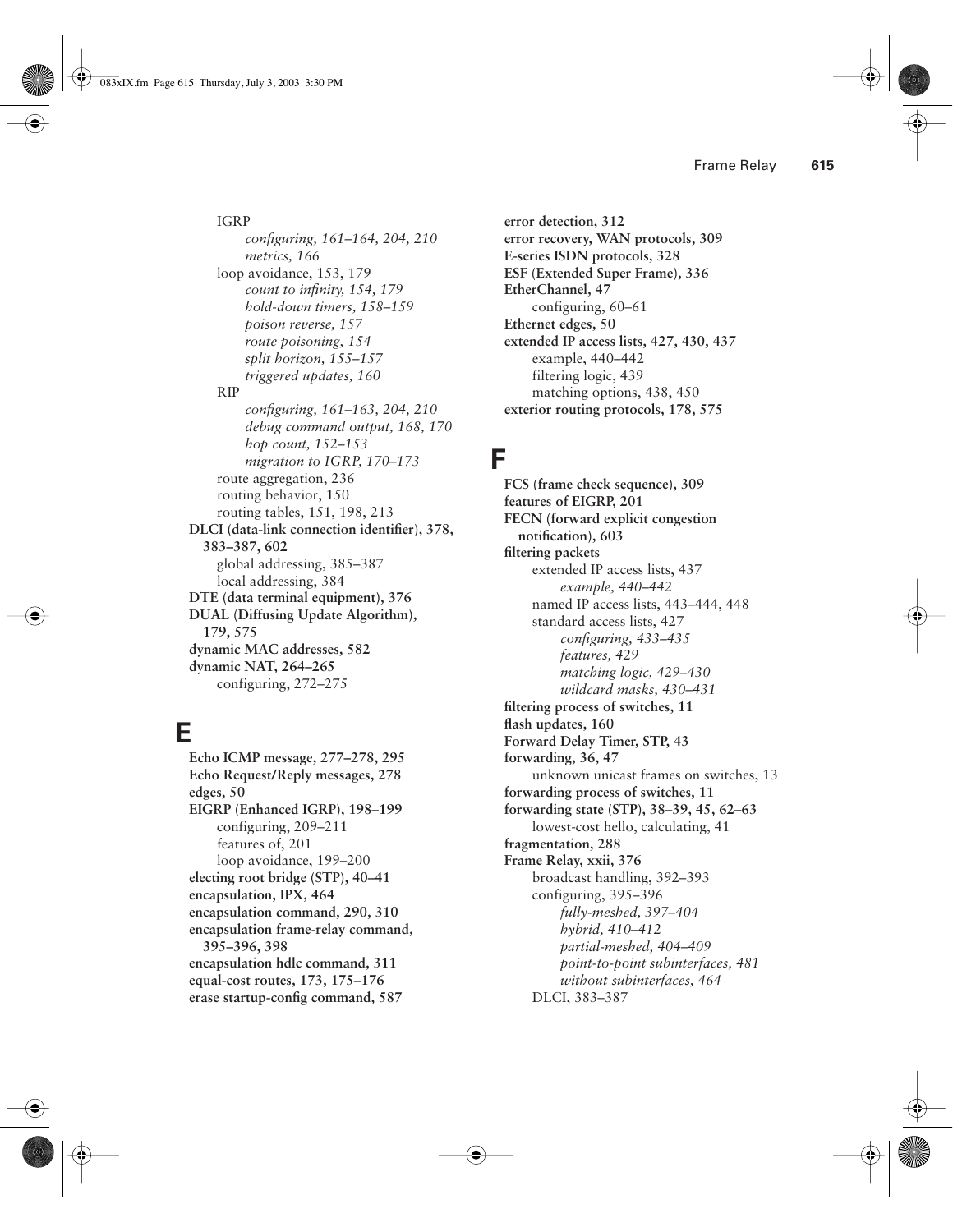Layer 2 address mappings, 399–404 Layer 3 address mappings, 388–391, 415 LMI, 381–383 maps, static, 464 network deployment *planning, 462–463 verification, 466–473* partial-mesh, configuring, 404–409 Protocol Type field, lack of, 383 VCs, 377–381 **frame-relay interface-dlci command, 396 frame-relay lmi-type command, 395 framing, 307, 335–336 framing sf command, 338 FRF.5, 394 FRF.8, 394 FTP (File Transfer Protocol), 286–287** data connection process, 287 **FTP control connections, 286 fully-meshed Frame Relay networks, 380** configuring, 397–404 **function groups, ISDN, 331, 333–334**

## **G**

**gateway of last resort, 240 gateways, default, 14, 578 global addressing, 385, 387 group addresses, 10**

## **H**

**half-duplex switch ports, 580, 582 HDB3 (High-Density Bipolar 3), 335 HDLC (High-Level Data Link Control), configuring, 310–311 hello BPDUs, 40 Hello packets (OSPF), 193 Hello timer, STP, 43 hexadecimal values, converting to decimal and binary values, 555–559 hold-down timers, 154, 158–159, 179 home-based ISDN, 334 hop count, 152–153 Host Unreachable code (Destination Unreachable ICMP message), 279 hybrid Frame Relay networks, configuring, 410–412**

## **I-J**

**ICMP (Internet Control Message Protocol) messages**  Destination Unreachable, 277–280, 295 Echo, 277–278, 295 Echo Request/Reply, 278 *sending/receiving, 161, 202, 269* Parameter Problem, 277, 295 Redirect, 277, 283, 295 Source Quench, 277, 295 Time Exceeded, 277, 280–283, 295 **identifying** subnet broadcast address, 118–119 subnet number in subnet masks, 116–117 valid IP address range in subnets, 119–121 valid subnets based on network number, 130–133 **IEEE 802.1Q, 73** versus ISL, 74–75 **IEEE 802.1w.** *See* **RSTP IGRP (Interior Gateway Routing Protocol)** administrative distance, 176–177 configuring, 161–164, 204, 210 features, 160, 180, 574 metrics, 166 migration from RIP, 170–173 packets, displaying log messages, 161, 202 versus RIP, 160, 180, 574 **infinite metrics, 155 infinite-distance routes, 156 inside global addresses, 263 inside local addresses, 263 interesting packets, 340 interface serial command, 396 interfaces.** *See also* **ports** displaying status, 578 switches, numbering, 579 **interior routing protocols, 178, 575 Inverse ARP, 402–403, 473 IP (Internet Protocol), 238** CIDR, 257–259 configuring, 280, 464 *on switches, 580–582* IP Version 4, 257 IP Version 6, 257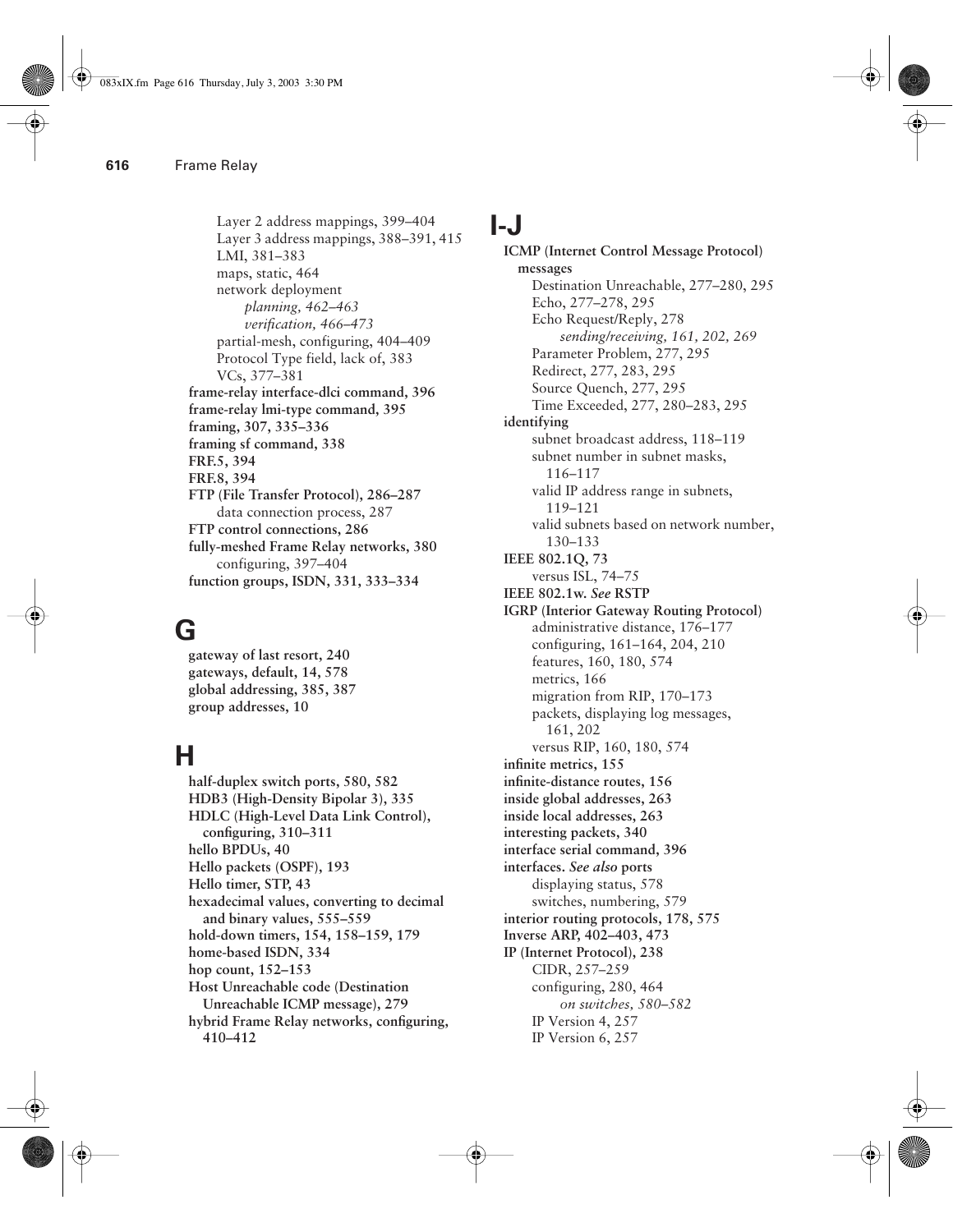NAT, 257, 269 Private Addressing, 257*, 260* routing protocols, 568 *displaying details, 161, 202, 210* routing tables, displaying, 161, 202, 210 **IP access lists** extended access lists *displaying details of, 433, 440 matching options, 438, 450* standard access lists, 427 *displaying details of, 433, 440 matching options, 438, 450 planning, 478* **ip access-group command, 432, 440 ip address command, 14, 578 IP addresses** address classes, 102–103 Boolean AND operation, 109–111 calculating number of hosts per subnet, 112–115 configuring, 147–148 displaying, 16, 578 identifying address structure, 112–115 NAT, 260, 263, 267 *configuring, 269–275 dynamic NAT, 264–265 static NAT, 261–263 translating overlapping addresses, 267–268* PAT overloading, 265-266 prefix notation, 111 secondary addresses, 283–285 setting, 14, 578 subnet list chart, creating, 130–136 subnetting, 104 *binary conversion, 107–109 deriving subnet broadcast address, 120, 126 identifying subnet broadcast address, 118–119 identifying subnet number in subnet masks, 116–117 identifying valid IP address range, 119–121 identifying valid subnets based on network number, 130–133 selecting correct subnet masks based on given criteria, 127–129*

**ip classless command, 239–242 ip default-gateway command, 14, 578 ip default-network command, 240 ip mtu command, 289 ip route command, 240 IPX (Internetwork Packet Exchange)** addresses *displaying for neighboring routers, 489 secondary addresses, 481* configuring, 464 encapsulation, 464 *accomodating multiple types, 481* network deployment *planning, 474–478 verifying configuration, 481–490* **ISDN (Integrated Services Digital Network)** BRI, 327 *DDR parameters, displaying, 338* channels, 327 CHAP, 314–315 *configuring, 315–317, 535* DDR, 336–338 *dialing, 344 legacy configuration, 338–339* dialer groups, enabling, 337 encoding, 335–336 framing, 335–336 function groups, 331–334 home-based, 334 incoming call numbers, defining, 337 Layer 2 messages, displaying, 338 Layer 3 messages, displaying, 338 legacy DDR, configuring, 338–339 modems, 334 Multilink PPP, configuring, 359–362 out-of-band signaling, 330 PAP, 314–315 PRI, 327 *E1/T1 controller configuration, 352–354 function groups, 334 reference points, 331–334* reference points, 331–334 signaling, 339 SPIDs, 330 *defining, 337* status information, displaying, 338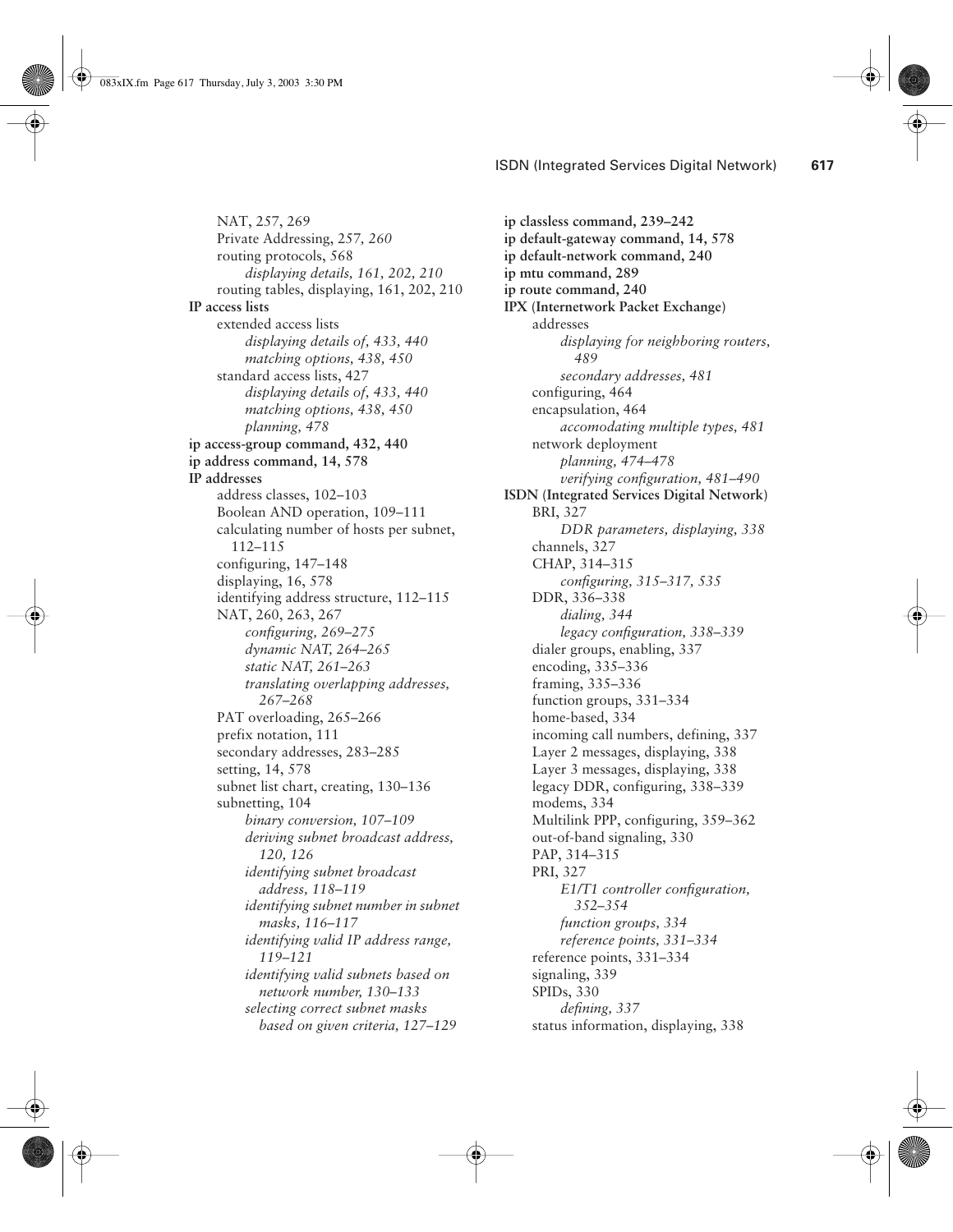**isdn answer1 command, 337 isdn caller command, 337 isdn spid1 command, 336–337 isdn spid2 command, 337 isdn switch-type command, 337 I-series ISDN protocols, 328 ISL (Inter-Switch Link) trunking, 73, 289– 290, 295** versus 802.1Q, 74–75 VTP pruning, 78–79

## **K–L**

**keepalive command, 396**

**LAPF (Link Access Procedure Frame Bearer Services), 382, 604 Layer 3 addressing, Frame Relay, 388–391, 415** fully-meshed networks, configuring, 397–399 hybrid networks, configuring, 409–413 Layer 2 address mappings, 399–404 partially-meshed networks, configuring, 404–409 **LCP (Link Control Protocol), 311 learning process of switches, 10 learning state (STP), 45, 63 leased line WANs, 305** data-link protocols, 307–308 physical components, 306–307 **legacy DDR, 338–339** connection termination, 345 sample configurations, 345, 348 signaling, 342–344 triggering the dial, 340–342 **linecode ami command, 338 links, 50 link-state protocols, 178, 575** OSPF *areas, 195, 197 configuring, 201–202 dead interval, 194 Hello packets, 193 loop avoidance, 194 multiple area configuration, 204–209 neighbors, 192*

*scalability, 195–197 single-area configuration, 202–204 SPF algorithm, 192 stub areas, 197* versus distance vector protocols, 191, 197–198 **listening state (STP), 45, 63 LMI (Local Management Interface), 376–378, 381–383, 604 local addressing, 384 loop avoidance** distance vector protocol features, 153, 179 *hold-down timers, 158–159 poison reverse, 157 route poisoning, 154 split horizon, 155–157 triggered updates, 160* EIGRP, 199–200 OSPF, 194 STP, 36, 38, 47 *convergence, 43–45, 62 designated port, 41 EtherChannel, 47 forwarding state, 38–39, 62 PortFast, 48 root bridge election, 40–41 timers, 43* **looped link detection, PPP, 312 loops, troubleshooting, 154 LQM (Link Quality Monitoring), 312–313 LSAs (link-state advertisements), 192 LSUs (link-state updates), 192**

## **M**

**MAC addresses** broadcast addresses, 10 dynamic, 582 LAN card addressing, 10 MAC address table, 11 *displaying, 16, 578* multicast addresses, 10 restricted-static entries, 582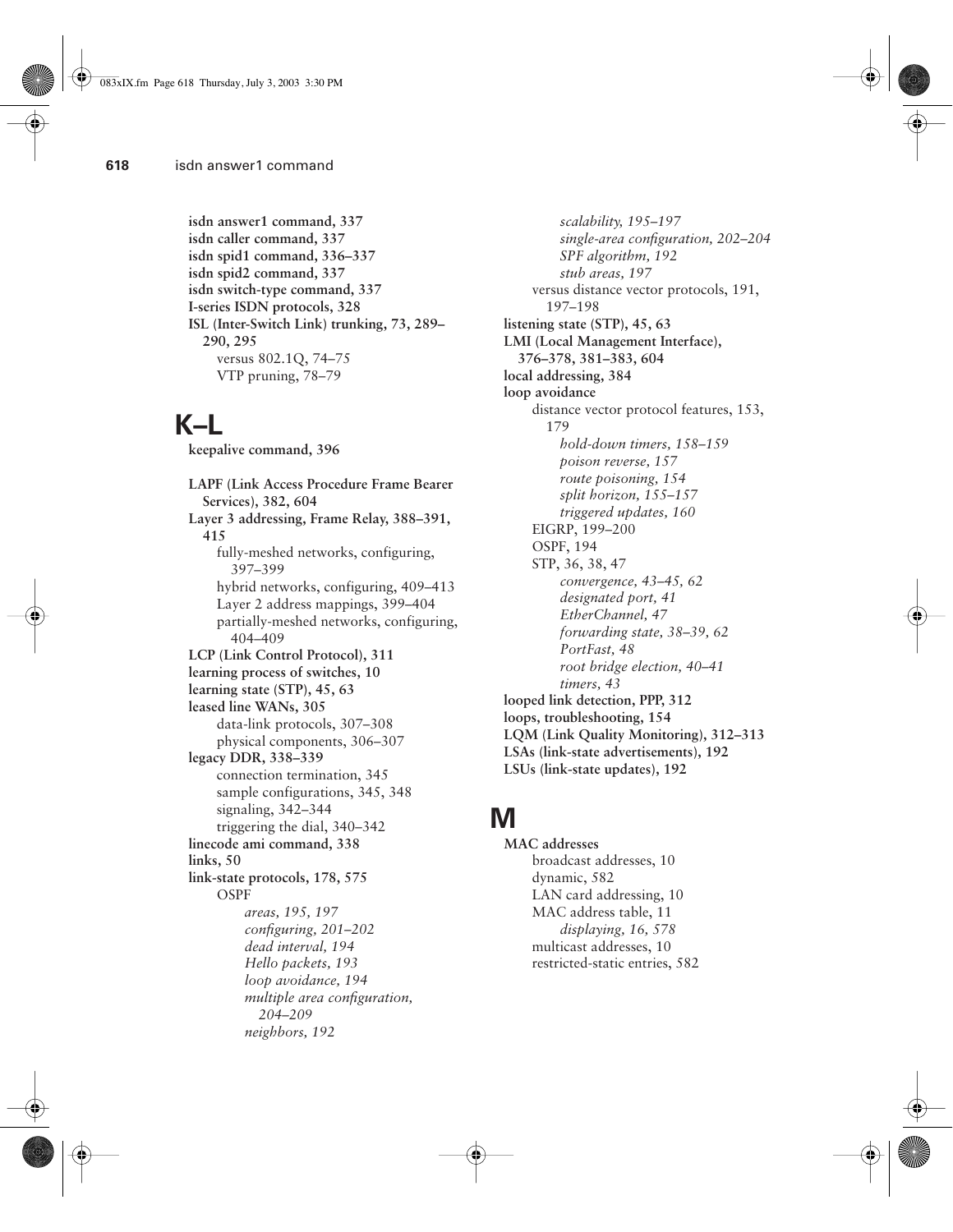switches *learning process, 12 permanent settings, 578 restricted settings, 578* **mac-address-table permanent command, 578, 583 mac-address-table restricted command, 583 mac-address-table restricted static command, 578 magic numbers, 313 masks, network masks, 103 matching packet filtering criteria** extended IP access lists, 439 standard access lists, 434–436 **MaxAge timer, STP, 43 maximum transmission unit (MTU), 288 MD5 (Message Digest 5), 314 messages, ICMP, 277** Destination Unreachable, 277–280, 295 Echo, 277–278, 295 Echo Request/Reply, 278 *sending/receiving, 161, 202, 269* Parameter Problem, 277, 295 Redirect, 277, 283, 295 Source Quench, 277, 295 Time Exceeded, 277, 280–283, 295 **metrics** administrative distance, 176–177 hop count, 152–153 IGRP, 166 *configuring, 166* infinite, 155 **migrating to IGRP, 170–173 modems, ISDN, 334 monitoring EtherChannel, 60–61 MTU (maximum transmission unit), 288 mtu command, 289 multiaccess networks, Frame Relay, 376** broadcast handling, 392 configuring, 395–412 DLCI, 383–387 Layer 3 addressing, 388–391, 415 LMI, 381–383 VCs, 377–381 **multicast addresses, 10 Multilink PPP, 359–362 multiple area OSPF configuration, 204–209 multiple switch VLAN configuration,** 

**591–595**

## **N**

**named IP access lists, 443–444, 448 naming VLANs, 80, 588–589 NAT (Network Address Translation), 257, 260, 263, 267–269.** *See also* **PAT** configuring, 269 dynamic NAT, 264–265 *configuring, 272–275* static NAT, 261–263 *configuring, 270–271* translating overlapping addresses, 267–268 **NBMA (nonbroadcast multiaccess) networks, 378, 605 neighbors (OSPF), 192 Network Address Translation.** *See* **NAT network command, 161–163 network layer, ISDN specifications, 329, 363 network numbers** aggregating with CIDR, 258–259 IPX, planning, 474 **Network Unreachable code (Destination Unreachable ICMP message), 279 networks** Class B network masks, 103 Class C network masks, 103 contiguous, 236 Frame Relay. *See* Frame Relay IPX. *See* IPX private Internets, 259 **next-hop routers, routing table entries, 151 no address-violation command, 585 no debug all command, 171 no keepalive command, 472 no router rip command, 172 NT1/NT2 (Network Termination Type 1/ Network Termination Type 2), ISDN function group, 333 numbered IP access lists, comparing to named IP access lists, 443 numbering switch ports, 579**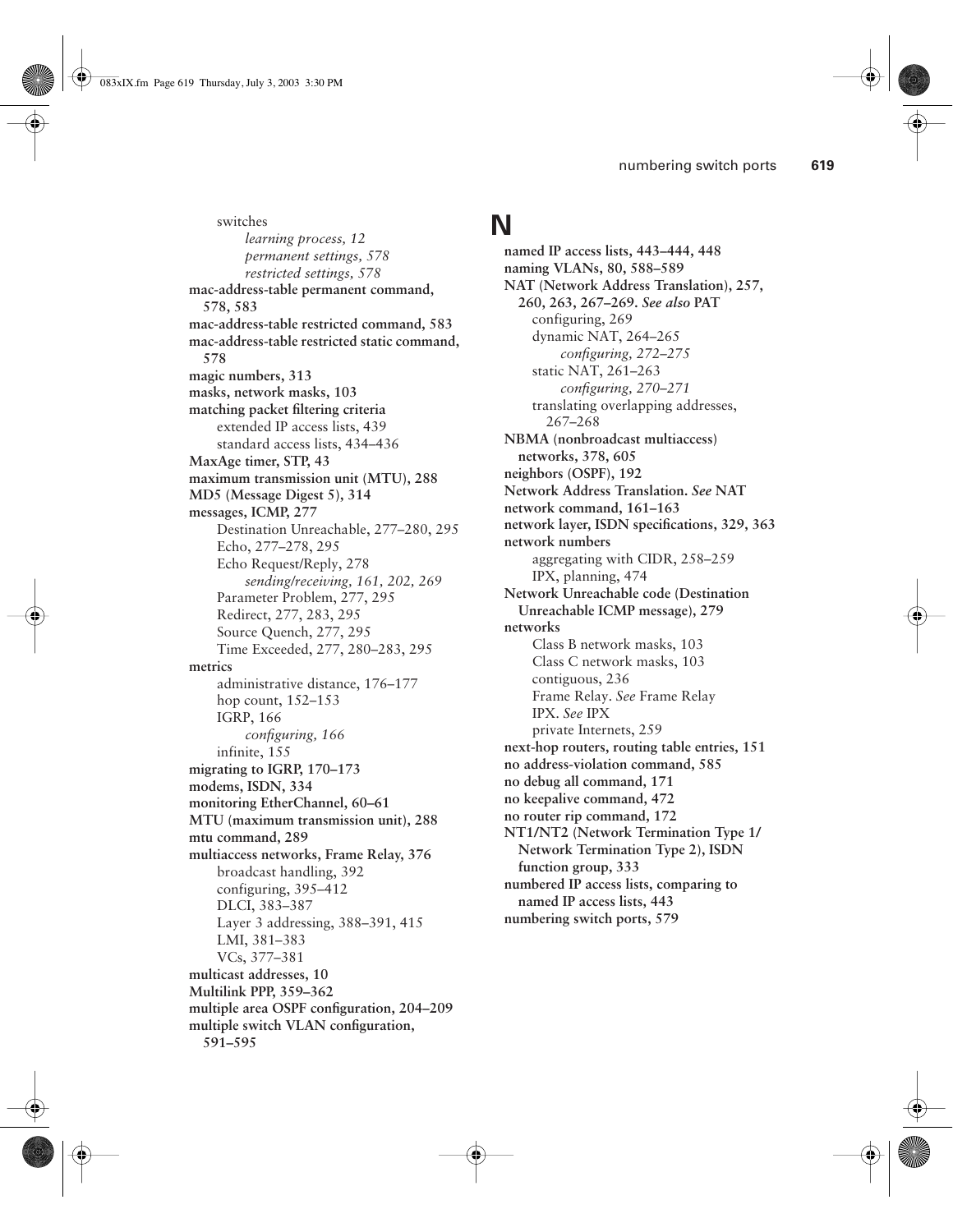### **O**

**optional STP features** EtherChannel, 47 PortFast, 48 **OSI reference model layers, ISDN specifications, 329, 363 OSPF (Open Shortest Path First), 190–191** areas, 195–197 configuring, 201–202 *multiple area configuration, 204–209 single-area configuration, 202–204* dead interval, 194 Hello packets, 193 loop avoidance, 194 neighbors, 192 scalability, 195–197 SPF algorithm, 192 stub areas, 197 **out-of-band signaling, ISDN, 330 outside global addresses, 263 outside local addresses, 263**

### **P**

**packet filtering** extended IP access lists, 437 *example, 440–442* named IP access lists, 443–444, 448 standard access lists, 427 *configuring, 433–435 features, 429 matching logic, 429–430 wildcard masks, 430–431* **packets** default routing, 239–242 fragmentation, 288 IGRP log messages, displaying, 161, 202 interesting, 340 MTU, 288 **packet-switched WANs, 305 PAP (Password Authentication Protocol), 314–315 Parameter Problem ICMP message, 277, 295 partial-mesh Frame Relay networks, 380** configuring, 404, 406–409

**PAT (Port Address Translation), 265–266** configuring, 275–277 **periodic updates, 150 permit statements (access lists), 429 physical layer ISDN specifications, 329, 363 ping command, 146–149, 278–280, 471 planning IPX networks, 474–478 point-to-point leased lines** components of, 306–307 data-link protocols, 307–308 **poison reverse, 154 port cost, manipulating, 58–60 port roles of RSTP, 50, 52 port secure command, 584–585 port states of RSTP, 50 Port Unreachable code (Destination Unreachable ICMP message), 279 PortFast, 48 ports** switches *address violations, 585 assigning to VLANs, 80, 588–589 full-duplex, 580–582 half-duplex, 580,–582 IP configuration, verifying, 581–582 MAC addresses, limiting associations with, 583–585 numbering, 579 security, configuring, 25–27, 583–585, 578 VLAN membership, displaying, 588* vty ports, controlling access with IP access lists, 446 **PPP (Point-to-Point Protocol), 310, 317** configuring, 310–311 error detection, 312 LCP, 311 looped link detection, 312 LQM, 313 magic numbers, 313 **ppp multilink command, 361 prefix notation, 111**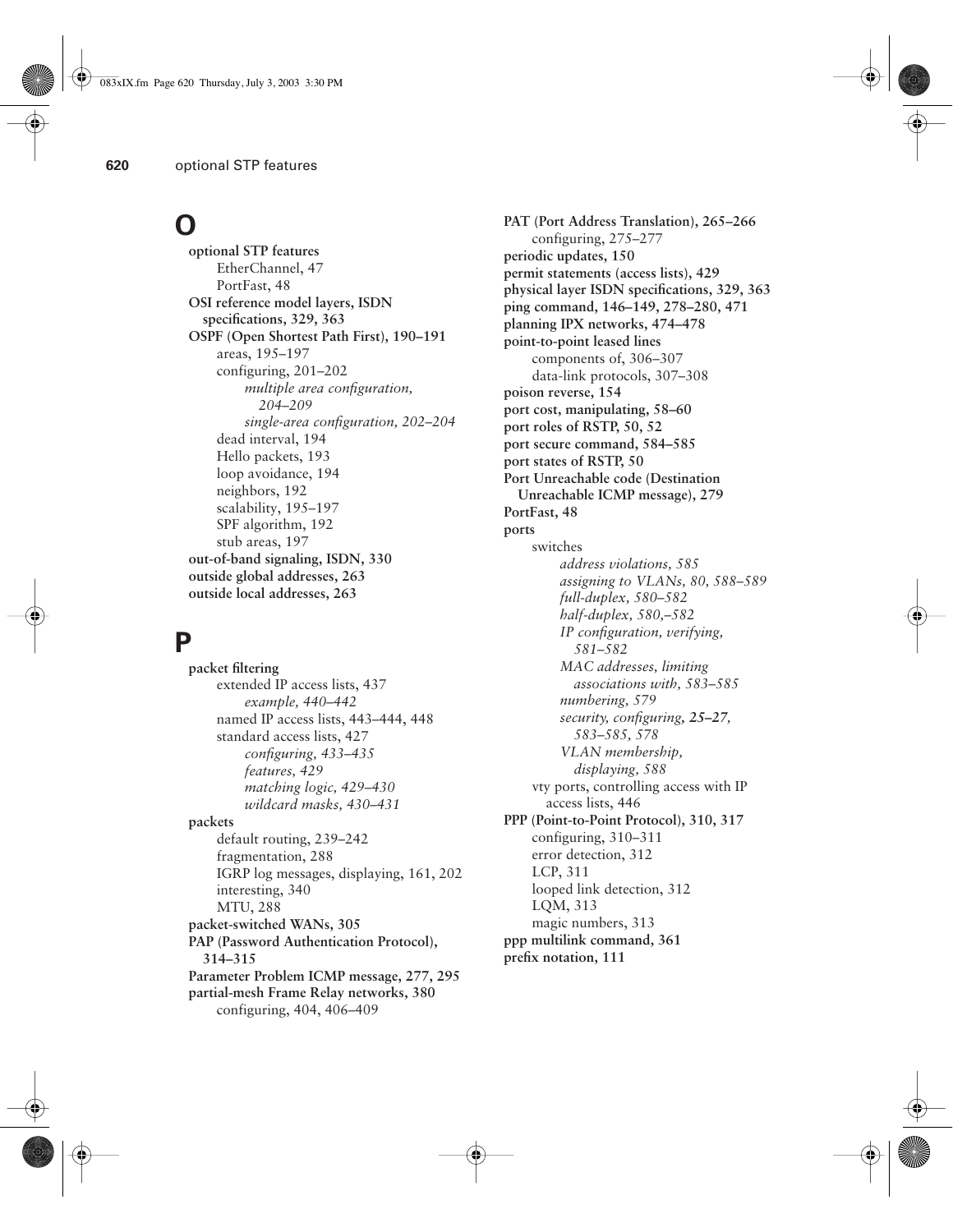**preventing routing loops** with RSTP *convergence, 52–55 physical connectivity, 49–50 port roles, 50–52 port states, 50* with STP, 36–38 *convergence, 43–45, 62 designated port, 41 forwarding state, 38–39, 62 hold-down timers, 158–159 poison reverse, 157 root bridge election, 40–41 route poisoning, 154 split horizon, 155–157 timers, 43 triggered updates, 160* **PRI (Primary Rate Interface), 327** E1/T1 controller configuration, 352–354 function groups, 334 reference points, 334 **pri-group timeslots command, 338 private addressing, 257, 260 private Internets, 259 Protocol Type field, 309 Protocol Unreachable code (Destination Unreachable ICMP message), 279 pruning** VLANs, 80, 588 VTP trunks, 78–79 **PVCs (permanent virtual circuits), 377, 380** DLCI, 383–387

## **Q-R**

**Q-series ISDN protocols, 328**

**R ISDN reference point, 334 Redirect ICMP message, 277, 283, 295 Rediret messages, 283 reference points** ISDN, 331, 333–334 ISDN PRI, 334 **resellers, required certification, x restricted-static MAC address entries, 582**

**RIP (Routing Information Protocol)** administrative distance, 176–177 configuring, 161–163, 204, 210 *debug command output, 168–170* features, 160, 180, 574 hop count, 152–153 migration to IGRP, 170–173 updates, displaying log messages, 161, 202 versus IGRP, 160, 180, 574 **root bridge (Spanning Tree)** election process, 40–41 root port, 39, 62 **route aggregation, 236 route poisoning, 154, 179 route summarization, 196, 223–228.**  *See also* VLSM autosummarization, 233–237 configuring, 230–232 **routed protocols, 567 router igrp command, 161, 202, 209, 269 router rip command, 161, 202, 209, 269 routers** configuring *IP, 280, 464 IPX, 464* configuration files *copying to TFTP servers, 587 erasing at reload time, 587 updating at reload time, 587* version information, displaying, 587 **routes, troubleshooting multiple routes to the same subnet, 173 routing loops, preventing** with RSTP, 49–50 *convergence, 52–55 port roles, 50–52 port states, 50* with STP, 36, 38, 47 *convergence, 43–45, 62 designated port, 41 forwarding state, 38–39, 62 root bridge election, 40–41 root ports, 41 timers, 43*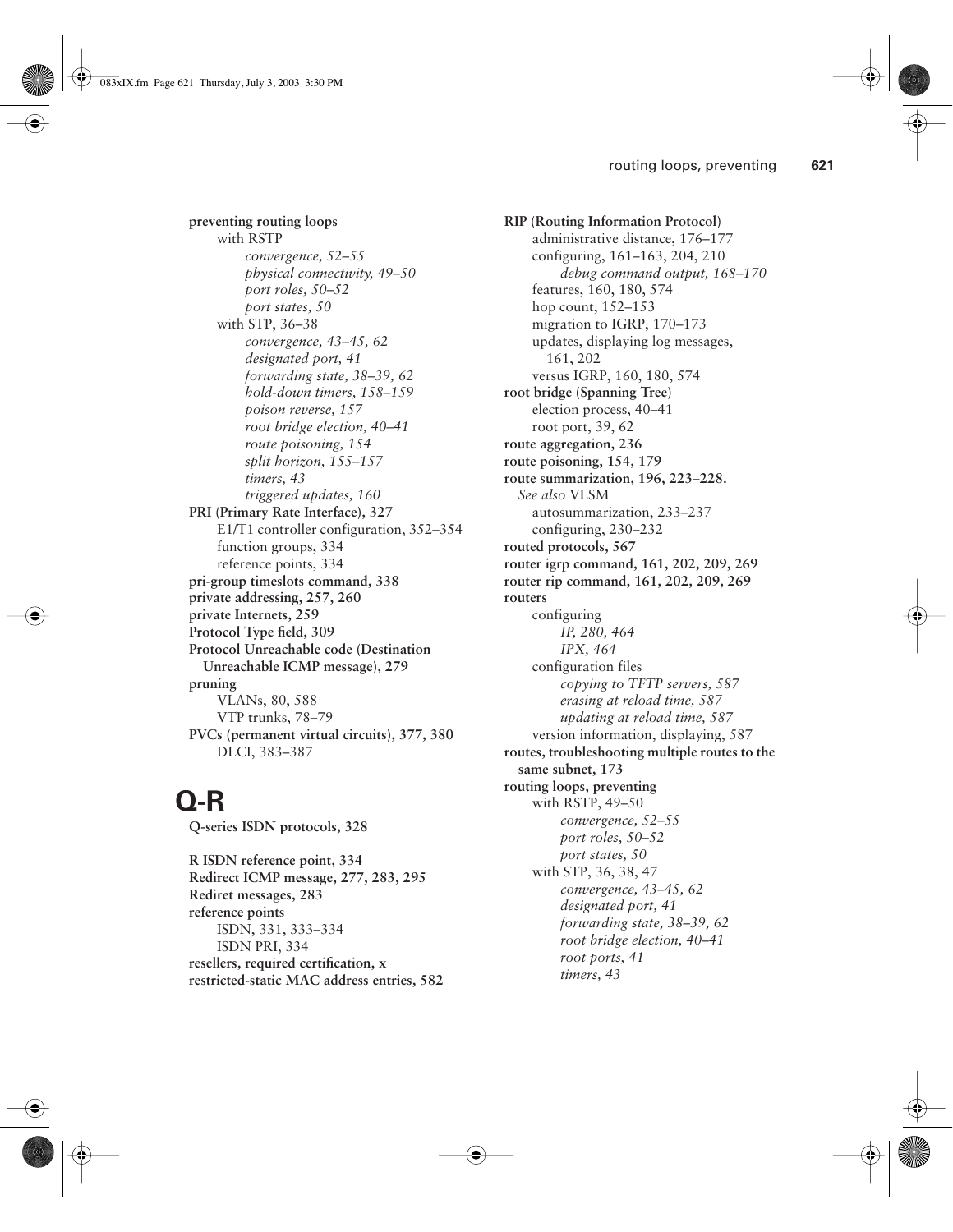**routing protocols, 178–179, 567, 575** classful, 233 *autosummarization, 234–237* classless, 233 comparison of, 568 distance vector, 567 *autosummarization, 236 comparing, 160 convergence, 154, 179 equal-cost routes, 173, 175–176 hold-down timers, 158–159 IGRP, 164, 166 loop avoidance, 153, 179 poison reverse, 157 route aggregation, 236 route poisoning, 154 routing behavior, 150 split horizon, 155–157 triggered updates, 160* link-state, OSPF *areas, 195, 197 configuring, 201–202 dead interval, 194 Hello packets, 193 loop avoidance, 194 multiple area configuration, 204–209 neighbors, 192 scalability, 195–197 single-area configuration, 202–204 SPF algorithm, 192 stub areas, 197* **routing tables, displaying, 161, 202, 210 routing update timers, 153 RSTP (Rapid STP), 48** convergence, 52–55 edges, 50 links, 50 physical connectivity, 49–50 port roles, 50–52 port states, 50

### **S**

**S/T ISDN reference point, 334 saving switch configuration files to TFTP servers, 578**

**scaling**  IP addresses, PAT, 265–266 OSPF, 195–197 **SDLC (Synchronous Data Link Control), 310, 317 secondary IP addresses, 283–285 security** access lists *extended access lists, 430*, 437*, 440–442 named IP access lists, 443–444, 448 matching logic, 429–430 standard access lists, 427–429, 433–435 wildcard masks, 430–431* authentication *CHAP, 314–315 PAP, 314–315* switch ports, setting, 578 **servers (TFTP), copying switch configuration files from, 578 service interworking, 393–394 SF (Super Frame), 336 shortcuts, deriving subnet numbers without binary values, 121–127 show access-lists command, 433 show cdp neighbor detail command, 481 show controllers bri command, 338 show dialer interface bri command, 338, 349 show frame-relay lmi command, 472, 485 show frame-relay map command, 469–471, 487 show frame-relay pvc command, 469, 490 show interface command, 467 show interfaces bri command, 338, 348 show interfaces command, 578, 581 show ip command, 16, 578, 581 show ip arp command, 471 show ip interface command, 433 show ip interface brief command, 466, 473, 481 show ip protocol command, 161, 172–173, 202, 210, 469, 473 show ip route command, 146–148, 166, 171–173, 471 show isdn active command, 349 show isdn command, 338 show isdn status command, 350**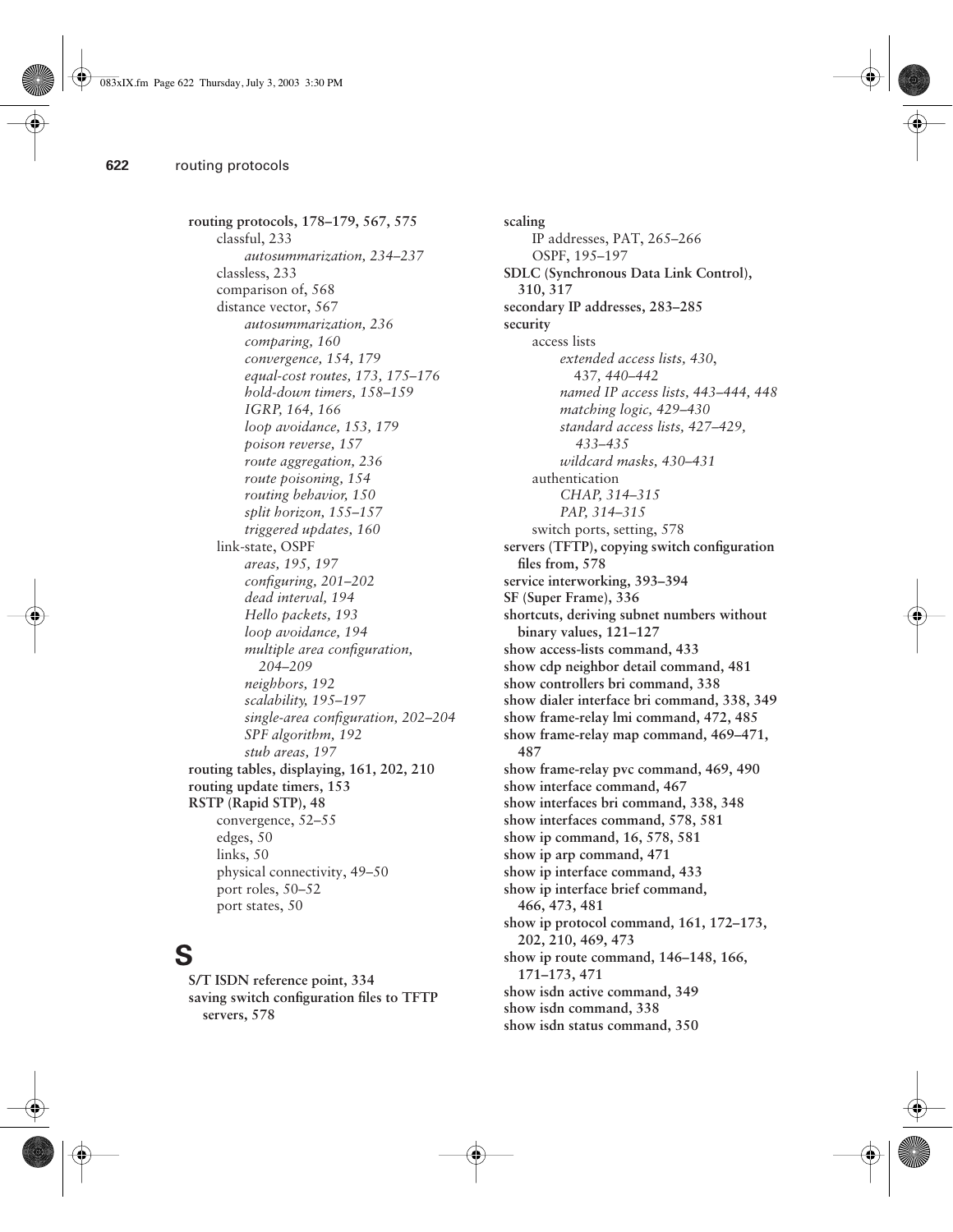**show mac-address-table command, 578, 583–584 show running-config command, 470, 579 show spantree command, 595 show trunk command, 594–595 show version command, 16, 578, 587 show vlan command, 590 show vlan-membership command, 588, 595 show vtp command, 588, 594 signal-area OSPF configuration, 202–204 signaling** DDR, 343–344 ISDN, 339 **single switch VLAN configuration, 588–590 Source Quench ICMP message, 277, 295 Spanning Tree Protocol.** *See* **STP SPF algorithm, 192 SPIDs (service profile identifiers), 330** defining, 337 **split horizon, 154–157, 167, 179 split horizon with poison reverse, 154, 157, 179 standard access lists, 427 standard IP access lists, 427** applying to vty ports, 446 configuring, 432–435 displaying, 433, 440 features, 429 matching options, 429–430, 438, 450 planning, 478 **static default routing, configuring, 239–240 static Frame Relay maps, 464 static NAT, 261, 263** configuring, 270–271 **STP (Spanning Tree Protocol)** blocking state, 39, 62 bridge priority, changing, 58–60 CBPDUs, 39 configuration status, displaying for switches, 595–596 configuring, 56–57 convergence, 43–45, 62 designated port, 41 EtherChannel, 47 *configuring, 60–61* features of, 46, 64

forwarding state, 39, 62 *lowest-cost hello, calculating, 41* functions of, 45–46, 64 port cost, changing, 58–60 port states, 42 PortFast, 48 root bridge, 39, 62 *election process, 40–41* root port, 41 show commands, 57–58 timers, 43 VLAN information, displaying, 588 **stub areas (OSPF), 197 subinterfaces, 390 subnet chart, creating, 122, 130–136 subnet masks** binary conversion, 114 VLSM, configuring, 228–229 **subnet numbers, displaying, 489 subnets, 104** binary conversion, 107–109 Boolean AND operation, 110–111 calculating number of hosts/subnets, 112–115 contiguous, 236 deriving subnet broadcast address, 120, 126 directly connected, 150 equal-cost routes, 173–176 finding answers without binary, 121–125 identifying subnet broadcast address, 118–119 identifying subnet number, 116–117 identifying valid IP address range, 119–121 identifying valid subnets based on network number, 130–133 prefix notation, 111 selecting correct subnet masks based on given criteria, 127–129 **summary routes** autosummarization, 233–235, 237 configuring, 224–228, 230–232 **SVCs (switched virtual circuits), 377, | 380, 607**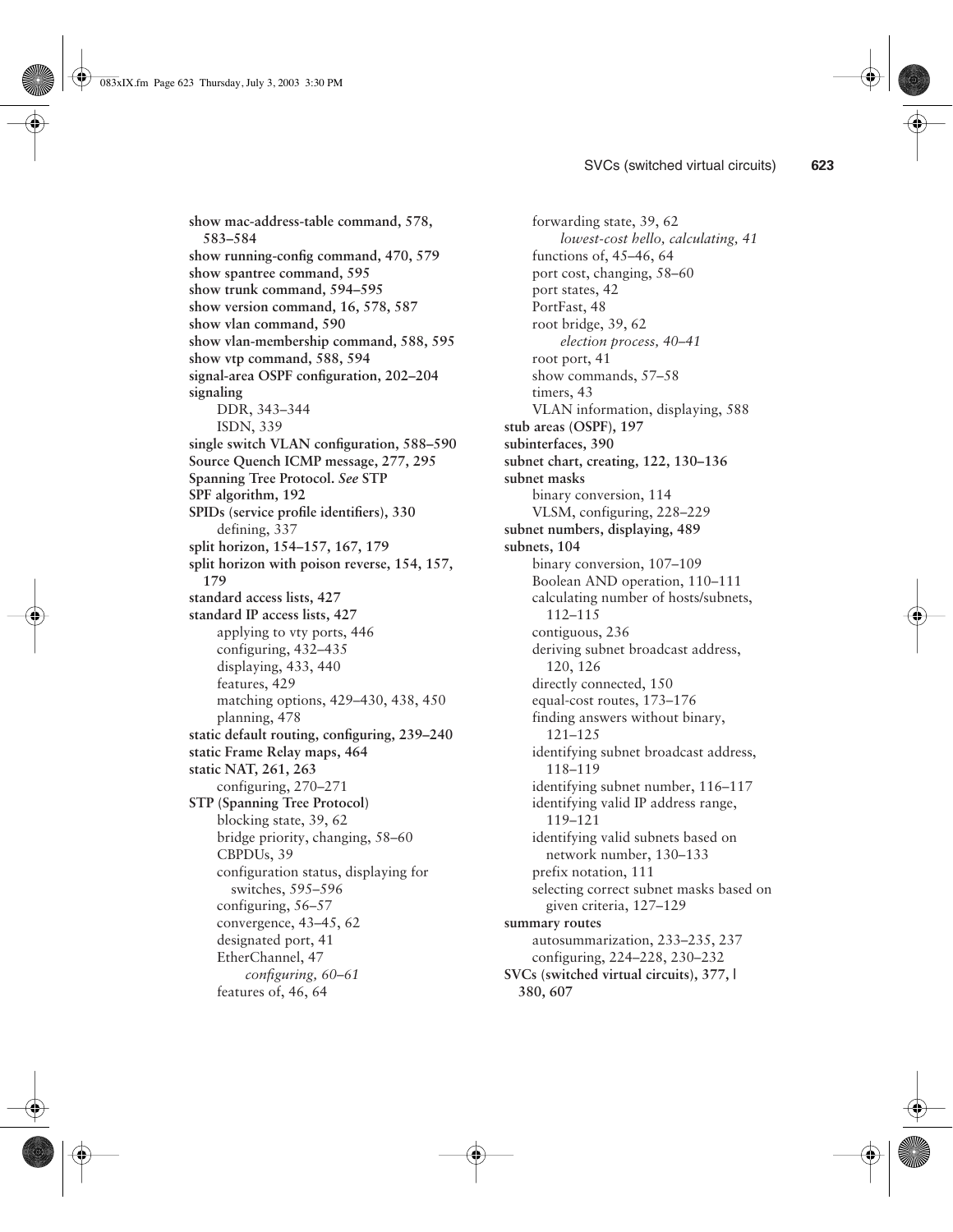**switches** address violations, 578 autonegotiation, 580 basic logic, 14 Cisco 2950 *basic operation, 16–20 configuring, 14–16, 20–25 port security, 25–27* configuring, 577, 587 *as VTP clients/servers, 593 duplex, 580–582 IP support, 58–582* configuration files *copying from TFTP servers, 578 copying to TFTP servers, 586 displaying version information, 16, 578 erasing at reload time, 587 managing, 586–587 saving to TFTP servers, 578 updating at reload time, 587* filtering process, 11 forwarding process, 11 learning process, 10 MAC addresses *displaying table contents, 582, 585 learning process, 12* ports *address violations, 585 assigning to VLANs, 80, 588–589 duplex settings, verifyin, 581–582 full-duplex, 580–582 half-duplex, 580–582 IP configuration, verifying, 581–582 MAC addresses, limiting associations with, 583–585 numbering, 579 security, setting, 578, 583–585 VLAN membership, displaying, 588* STP *configuring, 56–57 show commands, 57–58 status, displaying, 595–596* system files, managing, 586–587

trunking, 72 *802.1Q, 73–75 configuring, 79–88 ISL, 73 VTP, 76–79* unknown unicast frames, forwarding, 13 version information, displaying, 587 VTP configuration information, 594 **synchronization, 54 Synchronous Data Link Control.** *See* **SDLC synchronous serial data-link protocols, comparing, 308 synchronous serial leased lines, 308 syntax** extended IP access lists, 441 named IP access lists, 443 standard access lists, 434 **system files (switches), 586–587**

## **T**

**T1 controllers, ISDN PRI configuration, 352–354 TA (Terminal adapter), ISDN function group, 333 TCP/IP** FTP, 286–287 ICMP, 277 *Destination Unreachable messages, 277-280, 295 Echo messages, 277–278, 295 Echo Request/Reply messages, 278 Parameter Problem messages, 277, 295 Redirect messages, 277, 283, 295 Source Quench messages, 277, 295 Time Exceeded messages, 277, 280 282, 295* IP addressing, 112–113, 115 *address classes, 102–103 CIDR, 258 configuring, 147–148*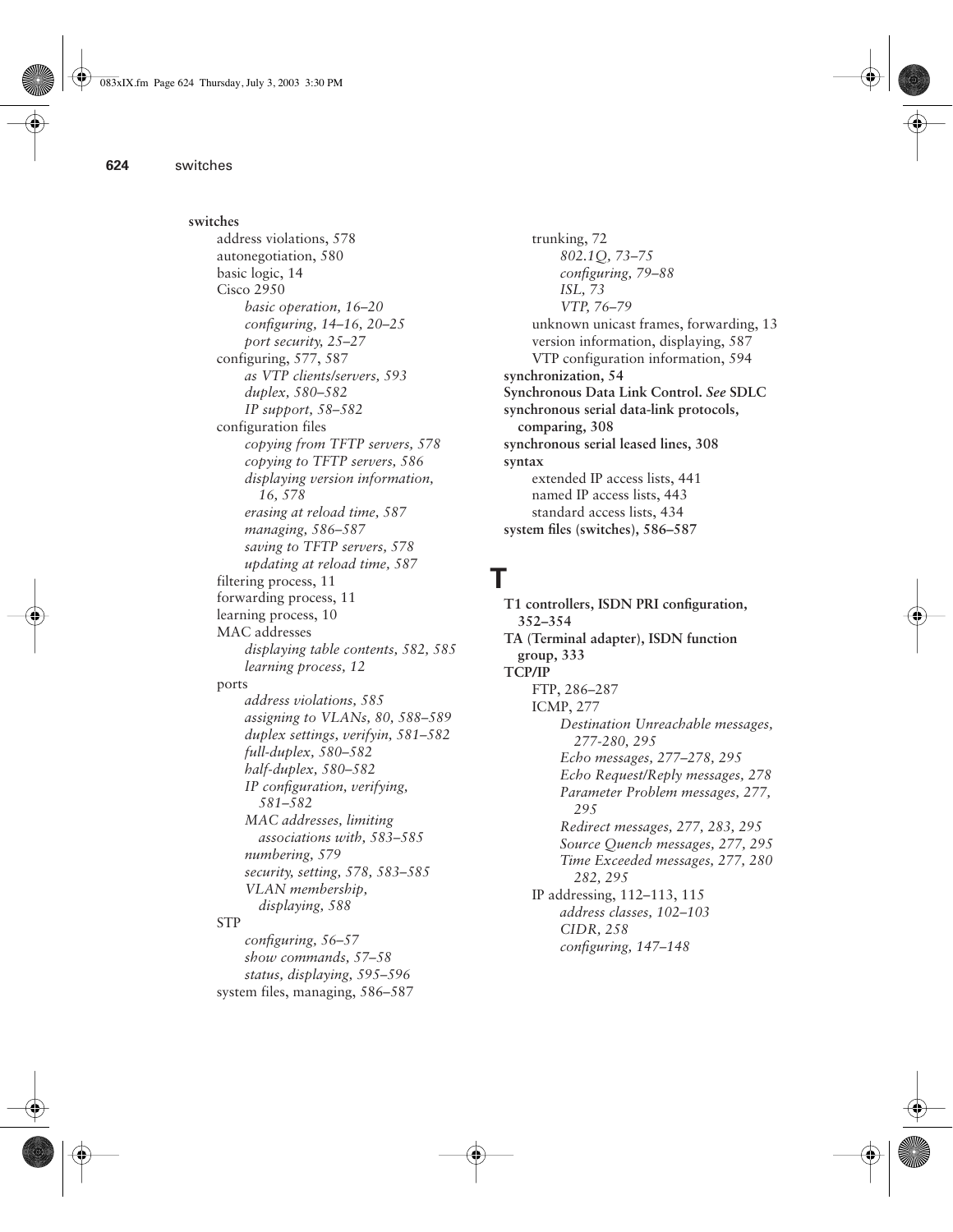*deriving subnet broadcast address, 126 dynamic, 264–265 NAT, 260–275 PAT, 265–266 private addressing, 260 secondary addresses, 283–285 subnet list chart, creating, 130–136 subnets, 104, 107–109* TFTP, 287–288, 295 **TE1 (Terminal Equipment 1), ISDN function group, 333 TE2 (Terminal Equipment 2), ISDN function group, 332–333 TFTP (Trivial File Transfer Protocol), configuration file management, 287–288, 295 Time Exceeded ICMP messages, 277, 280– 283, 295 timers** routing update timers, 153 STP, 43 **toggling between classful and classless routing, 243–244 trace command, 281, 471 traffic filtering with access lists, 427–429.** *See also* **access lists traffic-share command, 161, 209 transparent mode (VTP), 77–78** enabling, 589 **triggered updates, 154, 160, 179 triggering the dial, 340 troubleshooting multiple routes to the same subnet, 173 trunk command, 588, 591 trunks, 72** 802.1Q, 73 *versus ISL, 74–75* configuring, 79–88, 588, 594 ISL, 73, 289–290, 295 status, displaying, 80, 588 verifying configuration, 595 VTP, 76–78 *pruning, 79*

## **U-V**

**U ISDN reference point, 334 unknown unicast frames, forwarding process, 13 unreachable codes (ICMP), 279**

## **V**

**valid IP addresses in subnets, identifying, 119, 121 variance command, 161, 176, 209 VCs (virtual circuits), 377–381** PVCs, DLCI, 383–387 **vlan command, 589 vlan-membership command, 589 VLANs** collision domains, 71 configuring, 587 *for multiple switches, 591–595 for single switch, 588, 590* defining, 80, 588 information, displaying, 80, 588 membership, displaying, 588 naming, 80, 588–589 numbering, 589 parameters, verifying, 590 pruning, 78–79 *disabling, 80, 588* Spanning Tree information, displaying, 588 switch ports, assigning to, 80, 588–589 trunking, 72 *802.1Q, 73–75 configuring, 79–88 588, 594 ISL, 73, 289–290, 295 status, displaying, 80, 588 verifying configuration, 595* VTP *advertisements, 76 client mode, 77–78, 90 clients, configuring switches as, 593 configuring, 594 displaying configuration information, 594 mechanics of, 78, 90 modes of operation, 77 parameters, defining, 80, 588*